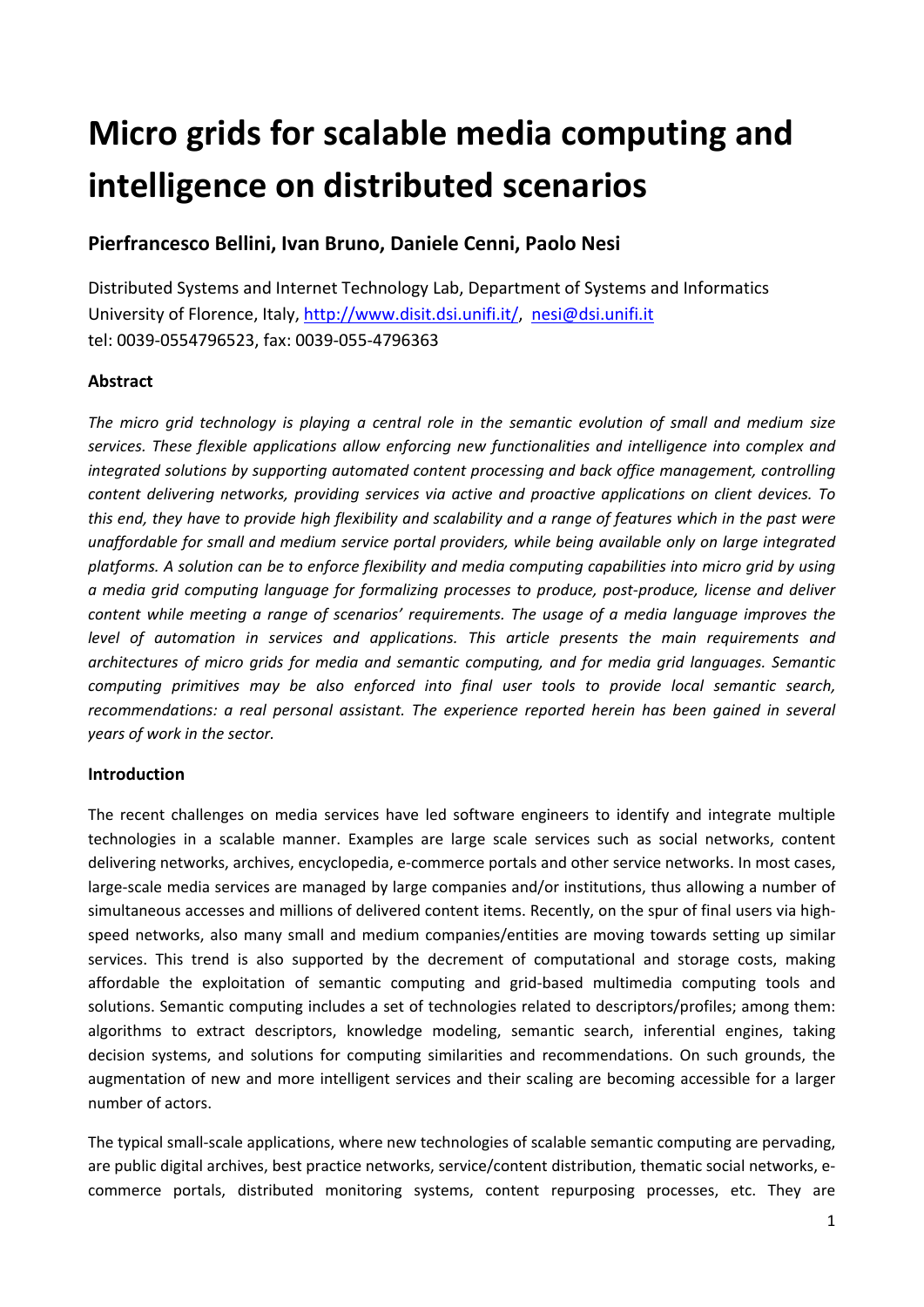characterized by both a limited number of users and of content items with respect to the global scale businesses. On the other hand, the insertion of semantic computing can enforce new functionalities and business models. The services can become so attractive to compete with huge service providers. Most of them share common requirements for: media adaptation, repurposing, indexing; workflow management; semantic computing; content management, distribution, quality of services; intelligence on client devices; integration with delivering networks, etc. Therefore, the flexible insertion of media and semantic computing in an automated back office is becoming an urgent need to curb costs for media services.

Most small and medium media services need to be continuously updated to follow current trends, thus increasing, changing and providing new functionalities/services for user communities. Examples on this kind of service reshaping/tuning can be:

- production of additional kinds of recommendations (advertising, content to users, user to users, group to users, content to groups, etc.),
- insertion of additional reasoning on metadata, use data and/or profiles,
- changes in similarity distances and clustering algorithms,
- production of content on demand for new devices,
- insertion of full text indexing in several languages, re-indexing of the database, etc.
- gradual insertion of semantic computing in running service infrastructures,
- insertion and/or tuning of user generated content processing workflow,
- changes in business and transaction models, licensing and trusting,
- integration of additional distributive channels, and thus changed into the content delivering network,
- review of data‐model to cope with additional metadata for additional services (insertion of GPS coordinates, insertion of barcode readers, insertion of RFID readers, ..), etc.,
- addition of more detailed analysis on user behavior.

The areas of production and distribution are frequently kept separate in traditional content factories, whereas they have to be integrated in services including processing of User Generated Content, UGC; allowing content enrichment; managing Content Delivering Network, CDN; performing content repurposing/adaptation and delivering for mobile users [InsightReport].

The exploitation of the above-mentioned functionalities in single processes in integrated environments is mandatory when multichannel content production and delivering have to be efficient and harmonized. In such cases, programming and coding are needed at system, business logic and process levels. To this end, old services have to be updated to cope with dynamic changes and allocations, or new services have to be designed; flexible procedures/processes have to be dynamically allocated on computational resources. In most cases, technical solutions are based on setting up custom processes on dedicated computer systems during restructuring and integration. This means, creating solutions that are difficult to be reconfigured to cope with further changes whenever requested. The business logic may be transferred into the processing units in a much faster manner than moving the huge data sized content.

Among technologies supporting flexible management of the media‐based back office management we can see the parallel distributed processing, software agents, grid [Foster2002], Service Oriented Architectures (SOAs), cloud computing, semantic computing technologies, and grid processing languages.

The paper is structured as follows. As to macro and micro grid for media computing the most relevant definitions are given in the next section, together with fundamental requirements. The general architecture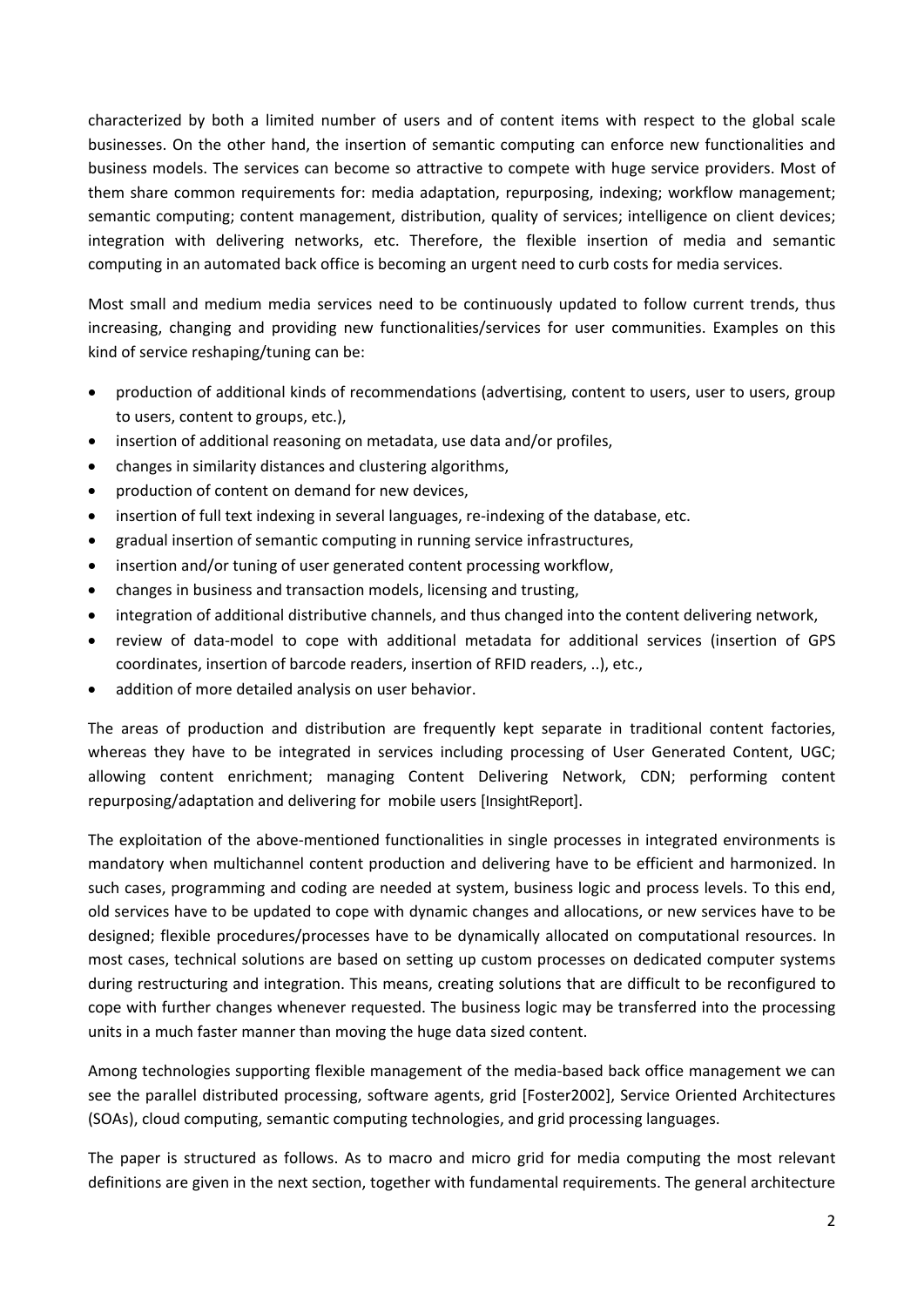of the proposed solution is presented in section "*Micro Grid Architecture for Media Computing*". In the same section, the state of the art is analyzed considering main functionalities. The proposed solution is based on a media grid computing language which is presented in section "*Media Grid Computing Language*". Finally, effective scenarios are reported in section "*Micro Grid Usage Scenarios*", always in comparison with the functionalities identified for analyzing the state of the art. Such comparison highlights the features exploited by five different scenarios coming from: Digichannel, BBC Ax4Home, Mobile Medicine, Variazioni and ANSC Musa.

#### **Requirements for Macro and Micro Grid for Media Computing**

Grid based solutions can be exploited for harmonizing distributed services via internet, as well as via local back offices. They can cope with dynamic allocations of services, exploiting flexibility to reduce costs and increase efficiency. In the [Roure2005], the idea of grid was mainly at large and global scales: "*Semantic* Grid vision is to achieve a high degree of easy-to-use and seamless automation to facilitate flexible *collaborations and computations on a global scale, by means of machine‐processable knowledge both on and in the Grid*". Semantic grids are solutions to cope with user communities, parallel processing, taking decisions and reasoning on descriptors and content usage. Geographical or global grid solutions, typically based on OGSA (Open Grid Service Architecture), such as Globus, are too complex and expensive to be used as flexible micro grids. The grid technologies can be the underlying solutions to manage automated content management and distributed resources such as: industrial computers, dedicated servers, storage systems, playout servers, communication channels, etc. In [Volckaert2008], concepts of macro and micro grid have been recalled in the context of a media grid architecture without addressing the micro grid language for process formalization. Media and multimedia grids try to provide solutions for a number of applications (see the Box on Media Grid). *Micro grids* have to be able to manage local resources such as computational power, storage and functionalities at service of front‐end services and larger applications or global/macro grids. Micro grids are the essential operative arms of large‐scale grid solutions (see Figure 1), and typically manage the local computational power and receive instructions from the higher-level grid services negotiating the service by means of some Service Level Agreement, SLA, [Leff2003]. Grid solutions may be combined with cloud computing and virtualization technologies to optimize the resource consumption.

In this paper, as to *media grid* we mean a grid architecture where processes may govern integrated functionalities which can be classified into services for content processing, delivering and storage; services for semantic computing. Media grids may be used as dedicated engines to enforce new features and scalability into present small and medium size solutions designed to serve local applications/portals and services. Their flexible exploitation of computational power and micro functionalities allows to cope with the computational needs resulting from the insertion of new functionalities at fair costs. For example, the whole re-indexing of a large database, a global clustering, the global re-classification, a massive video transcoding, a massive calculation of similarity distances among descriptors; all those may be very computationally intensive. On the contrary, the day by day processes can be much lighter since incrementally applied only to daily coming content and information, and thus, the grid may be scaled down dedicating resources to other services. The solution has to be scalable, it has to work in a reasonable manner in terms of reaction and processing time, even when the number of accesses (e.g., requests performed per day, per minute), and the number of items are in the range of millions.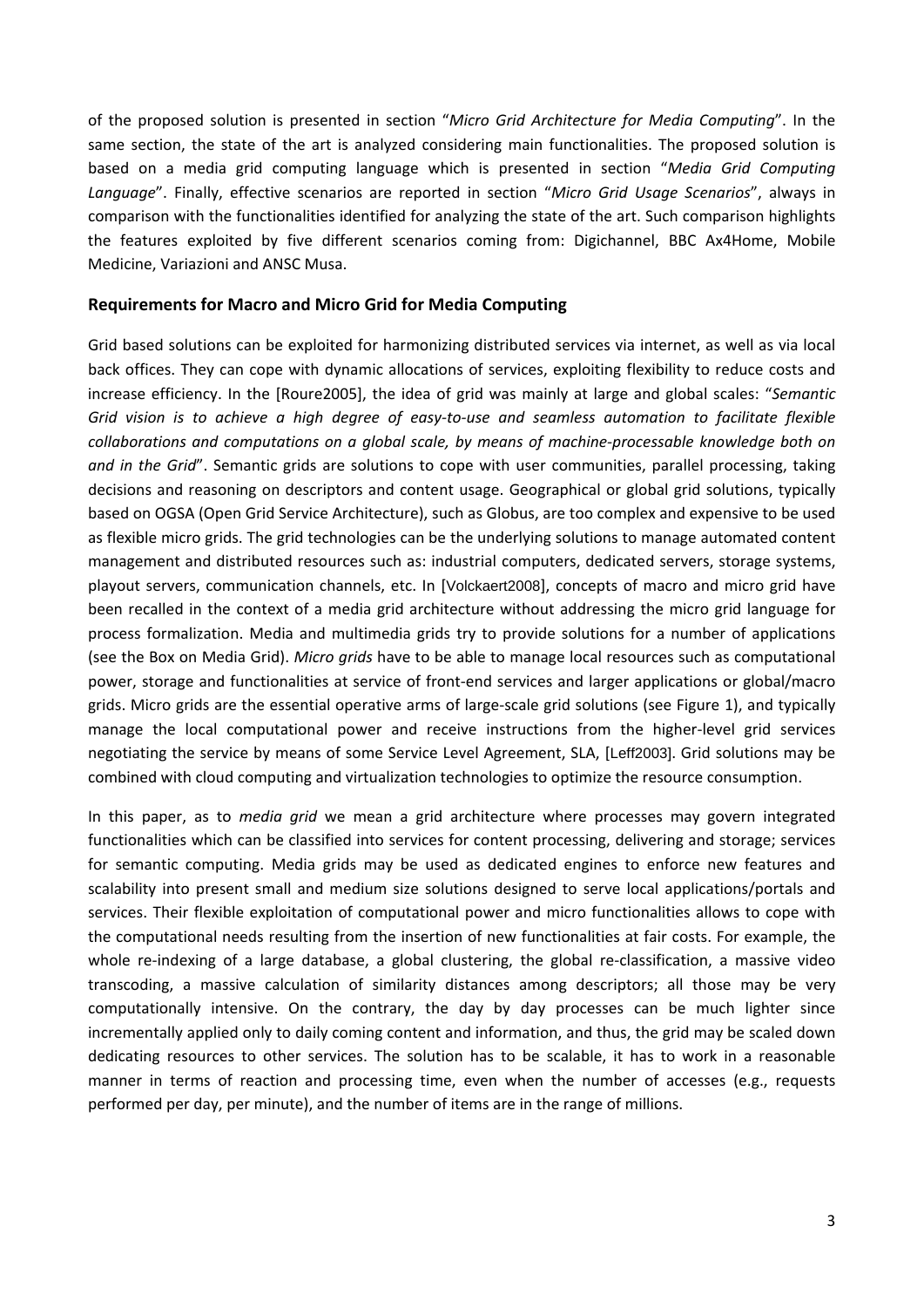

**Figure 1 – A Large‐scale grid and some related micro grids. Dashed lines represent logical controls dependencies dynamically established.**

## **Box on Media Grid**

**MmGrid** [Basu2003] has been designed to support interactive applications with graphics, rendering, streaming, and tele‐immersion. **MediaGrid.org** [Walsh2005] consortium proposed a grid solution to address computational power to support 3D and virtual reality rendering and distribution. **MediaGrid** [Huang2007] is a P2P solution to share videos for IPTV, monitoring the network conditions and tunes the services maximizing network capacity. It is a solution to set up a CDNs based on P2P progressive streaming. In [Ishaq2009], the grid is used to set up a network of nodes organizing services via a classical DHT (Dynamic Hash Table) P2P models. **GridCast** [Harmer2005] is a service‐oriented architecture for broadcasting media via IP. It presents some content management capabilities including those related to scheduling broadcasting and subsequently controlling playout servers for broadcasting. Most of the highlevel activities may be passed on a workflow management system, which also plays the role of integrating other tools via programming. The GridCast solution is tuned to cope with broadcasters' content models such as MXF, AAF, etc. GridCast has been developed on Globus Toolkit, and has some capability for setting up a geographical infrastructures rather than for local micro grid architectures on cloud computing. **Omneon MediaGrid** (http://www.omneon.com/mediagrid) proposes a grid powered scalable content storage.

In order to curb costs, *micro-grids infrastructures for media* have to provide the needed flexibility to integrate a large set of functionalities, tools and technologies. Moreover, they have to provide basic facilities and support for the following main features.

 **description of grid processes –** Each single grid process has to provide a formal description of the resources needed to execute successfully the process and its scheduling conditions. For example, the list of needed functionalities and tools, CPU capabilities, HD space, networking, execution duration, description of scheduling parameters (e.g., period, deadline), etc.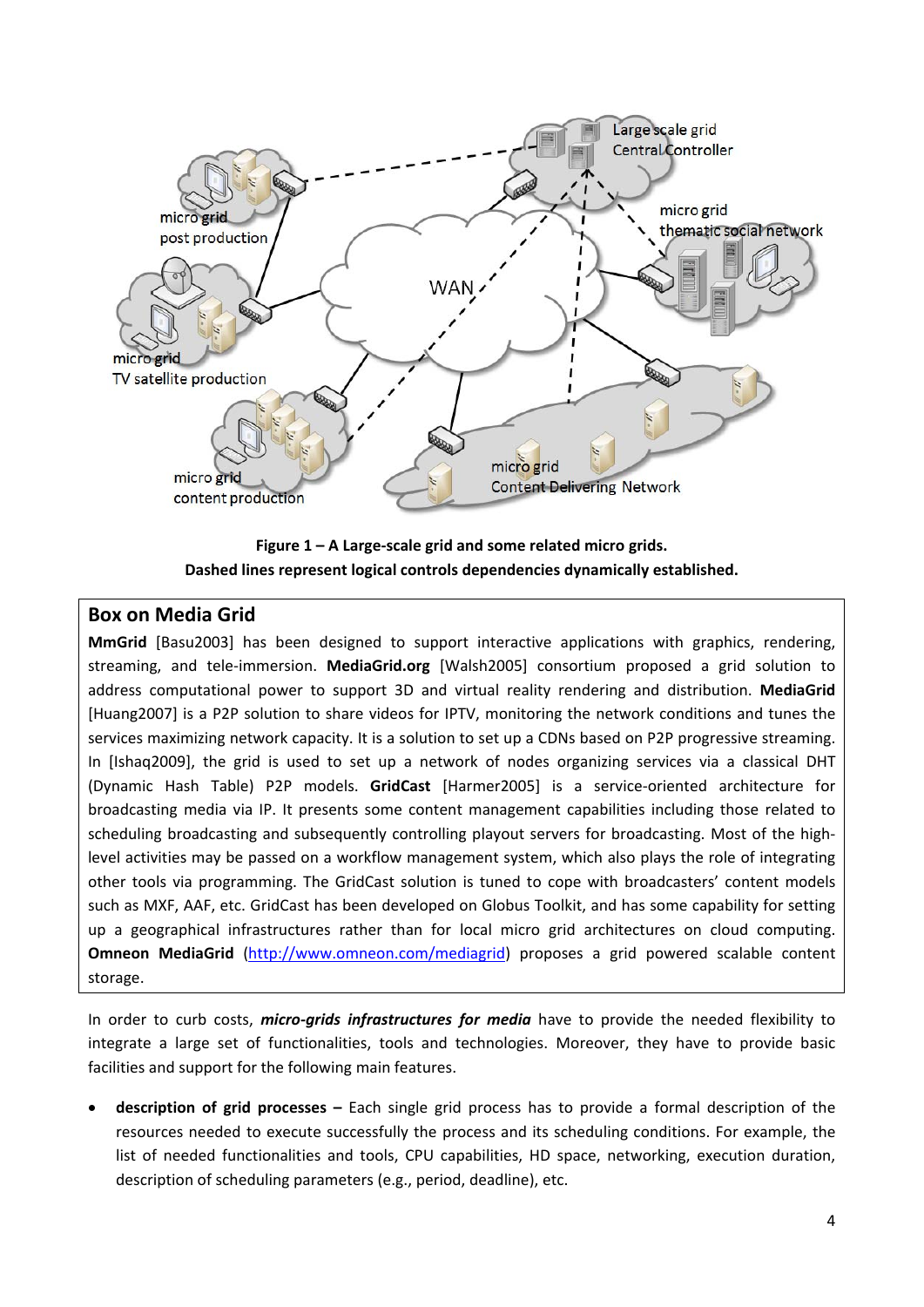- **discovering and describing resources –** The grid scheduler has to be able to discover resources via different protocols, and they have to provide their descriptors (e.g., computational and/or data storages). Resources may be located in industrial computers, virtual clusters, dedicated servers, SAN/NAS, as well as portions of desktops.
- **allocation/activation of processes** on physical and/or virtual resources ‐‐ The allocations and scheduling of activities on the grid have to provide buffering support to collect execution requests, and reservations. Processes may be programmed as periodic or sporadic to be scheduled by the grid according to the resources available. Sporadic processes are typically activated via web services or other calls. The grid processes may be allocated on other micro grids; thus supporting hierarchical organization of processing.
- **fault tolerant solutions and services** ‐‐ Safeness and reliability have to cope with errors and exceptions, managing them at all levels, e.g., on grid nodes, in the network, in the scheduler process execution. The reliability also implies a continuous control by verifying status and liveness of grid resources since they may change profile/capability over time.
- **security and trust ‐‐** The micro grid has to guarantee the security of both processes and data on the grid infrastructure, as well as of data distributed and communicated in/out of the grid. Security aspects have also to be addressed at process level since in most cases the single process may cope with data protection, and with the processing of protected content, such as in Digital Rights Management, DRM, models [Rosenblatt2003].

To satisfy the above described requirements within the micro grid infrastructures lays the foundations for creating a media computing micro grid on which the new functionalities can be natively enforced as described in the next section.

#### **Micro Grid Architecture for Media Computing**

In AXMEDIS (automating production of cross media content for multi-channel distribution) [Bellini2006], [AXMEDIS], an infrastructure for micro media grid has been designed and developed in the context of a large international integrated project of the European Commission. The framework has been designed with the aim of reducing costs by increasing efficiency and flexibility for content production, protection, and management for multichannel CDNs, via DVB, P2P and IP distributions towards PC, STB and Mobiles [Bellini2007]. To this end, a new level of flexibility has been achieved by defining and implementing an architecture based on a media grid computing language to formalize grid processing rules which are interpreted at run time exploiting a large number of functionalities [InsightReport].

The AXMEDIS architecture for media micro grid presents five main areas (see Figure 2): resources, Grid Nodes pool, Grid Scheduler, Request Manager and the Integrated Development Environment. Resources are: hosts, storages, connections, databases, distribution channels, etc., and Grid Nodes as well.

The **Grid Scheduler** discovers resources on the grid and nodes, and according to the selected optimization algorithm (e.g., taboo search, genetic algorithm, distributed deadline monotonic,..) it finds the best matching to allocate processes on Grid Nodes. The Scheduler has the duty to control the Grid Nodes, to collect errors and set up fault tolerant invocations, to set up strategies of recovering from failure (e.g., reactivation of a failed rule), and to reconnect nodes that for any reasons lost the connection, to collect updates on their profiles. The Scheduler may be the single point of failure of the micro grid and thus failover/hot-spare solutions to set up a chain of multiple Schedulers are needed.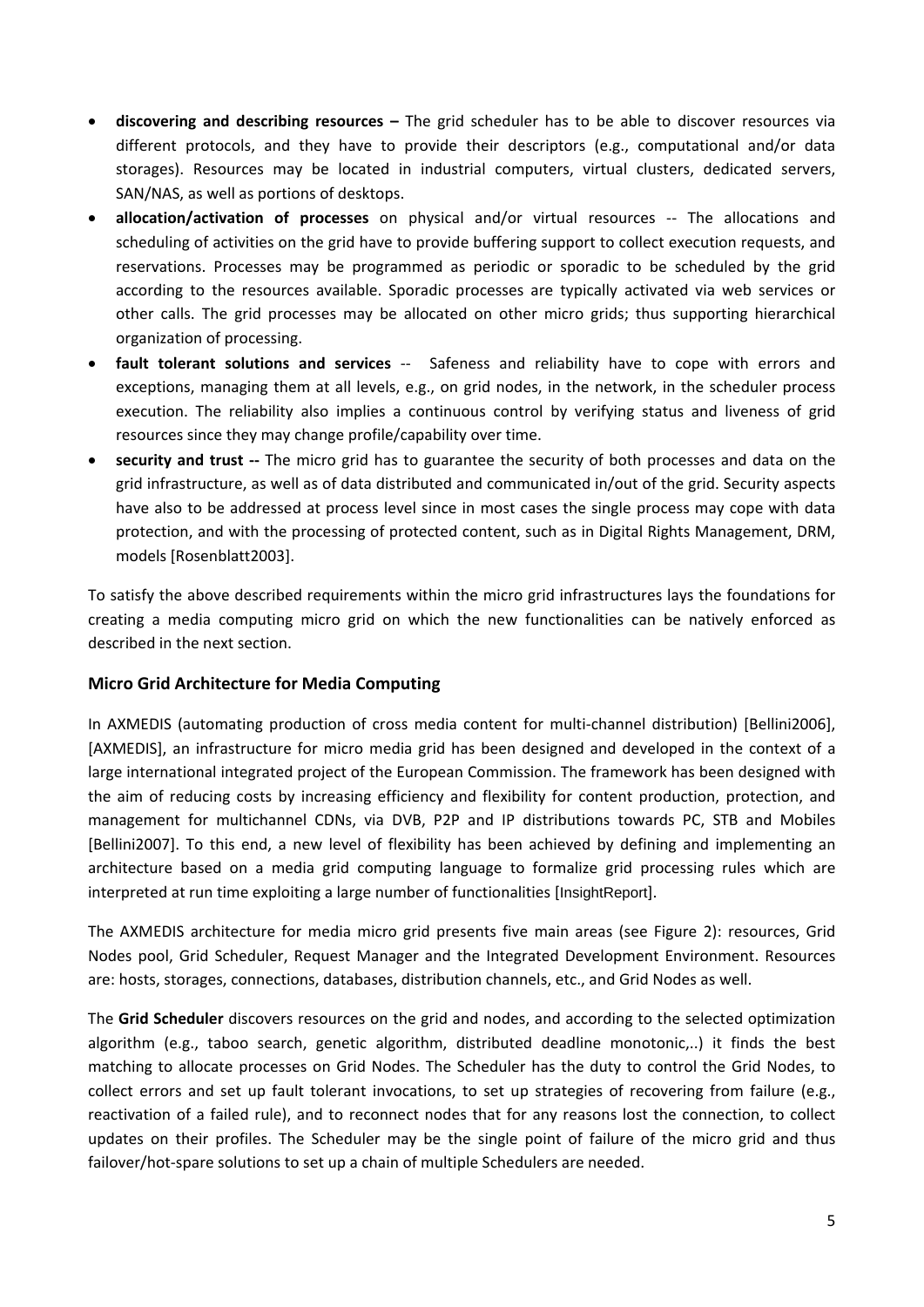

**Figure 2 – Micro Grid architecture, five main areas: resources, Grid Node, Grid Scheduler, Request Manager and Integrated Development Environment.**

The **Grid Node** may be allocated (put in execution) on general purpose or dedicated industrial computers (virtual or physical computers). The Grid Nodes are the point of access to computational, communication, and/or storage resources. The Grid Node is the minimal grid service element controlled by the Scheduler. The Grid Node has to be able to manage errors and faults in order to recover and/or report back the general control to the Scheduler. The node has to respond to the Scheduler by disclosing processes and providing general status information regarding its profiles and status. In the AXMEDIS solution, a Grid Node process/Rule is coded in a **Media Grid Computing Language**. Thus, a large set of functionalities is made accessible via natively integrated modules and/or plug‐ins, which are dynamic libraries with associated XML manifests for the dynamic loading of functional parameters and to support help in the integrated development environment and debugger. According to the architecture reported in Figure 2, Rules are executed on the node by the Media Grid Process Rule Engine which provides support for the exploitation of the local machine resource usage (e.g., CPU clock) according to the planned day by day profile. This capability is enforced via the Local Resource Controller, which allows the exploitation of office desktop computers as grid nodes. The Local Resource Controller allows any controlling of CPU exploitation also when the execution is passed to plug-in code.

The **Request Manager** is the front‐end of the micro grid and has the duty to control the authorization to the service usage/access. Requests may be filtered by a business process to sign a SLA with the grid manager and organization. At technical level, the Request Manager receives and collects the requests (in a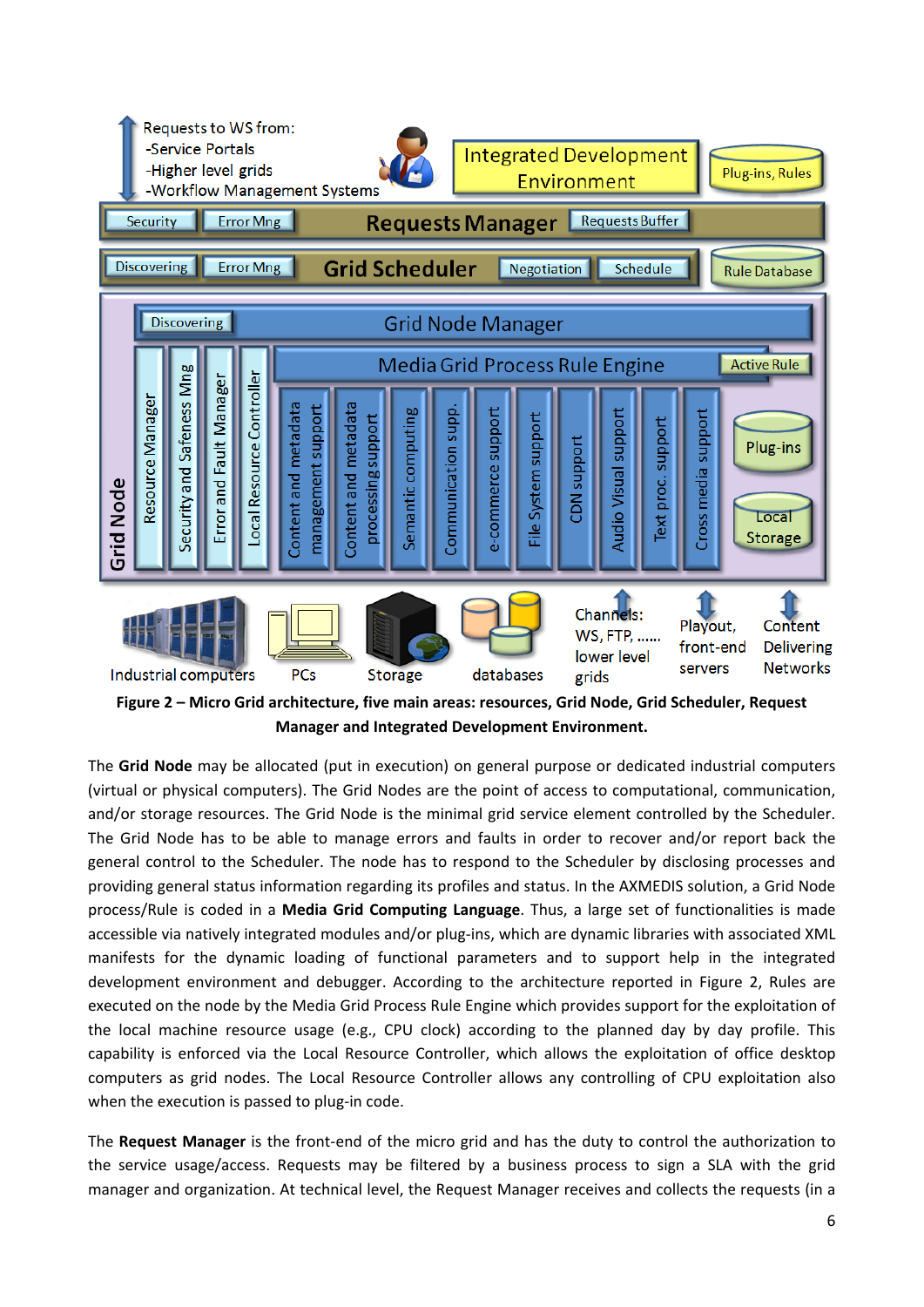Request Buffer) in order to activate processing Rules on the micro grid according to their descriptors. They may arrive from several sources such as: front-end service portals, higher-level grids, workflow management systems, programmers on the integrated development environments, from the same microgrid, etc. [Bellini2006]. Thus, the micro grid processes have the capability of activating rules/processes on the micro grid sending invocations to the Grid Scheduler; this feature can be very important to implement recovery from failure procedures or for certain parallel algorithms where the number of processes is not deterministic. In some cases, the requests to the grid may consist in: providing a new version of a processing rule/process, sending updated versions of plug ins/tools, making query on the **Rule Database** (containing the pool of processes that may be activated), posting a rule on the rule database, verification on the available resources and node descriptors, etc.

The **Integrated Development Environment** allows the formalization and validation of Rules/processes to be allocated on Grid Nodes. In many grids, process executions are totally delegated to executable programs developed in native code for the node operating system. That model implies a reduced flexibility and control, since the business logic of the process is enforced into external routines. In the AXMEDIS micro grid, processes are typically directly formalized as process Rules formalized in the Media Computing Language, which is a JavaScript-based language extended with thousands of functionalities to cope with content, metadata, semantic computing, databases, distribution channels, CDN, etc. [Bellini2006]. A grid Rule is coded in XML and contains: a rule description (e.g., resources need, schedule, parameters, metadata) and the functional parts. The **Integrated Development Environment** provides an editor and debugger for Rule prototyping and validation. The solution also provides a visual editor where procedures and processes are created by combining visual elements [Bellini2009].

|                                                         | AXMEDIS | MMGRID | MediaGrid | GridCast | MediaGrid<br>ဗ္ | Omneon<br>VediaG |
|---------------------------------------------------------|---------|--------|-----------|----------|-----------------|------------------|
| Content Management: storage, UGC,                       | X       |        | (x)       | (x)      | X               | X                |
| Content computing/processing: adaptation, processing    | X       |        | (x)       | (x)      | (x)             | X                |
| conversion, cross media content packaging,              |         |        |           |          |                 |                  |
| <b>Content Delivery Network Management</b>              | X       | x      | X         | X        | X               |                  |
| Metadata enrichment and reasoning                       | X       |        |           |          |                 |                  |
| <b>Content Protection Management (CAS/DRM)</b>          | X       |        |           |          |                 |                  |
| Content Indexing and Querying, knowledge base           | X       |        |           | X        |                 | x                |
| Semantic Computing Reasoning on user profiling, content | X       |        |           |          |                 |                  |
| descriptors, recommendations                            |         |        |           |          |                 |                  |
| User Interaction Support, rendering, collaboration      | X       | X      |           |          | X               |                  |
| Client player as grid nodes for intelligent content     | X       |        |           |          |                 |                  |
| Global and/or Local grid                                | L/(G)   | G      | G         | G        | G/L             |                  |

Table 1 – Media grids and coverage areas; (x) means partial support, G stands for global, L for local, and X **for full support. All the mentioned solutions support the distribution of processes. Most of them may support some level of semantic computing via external services and tools.**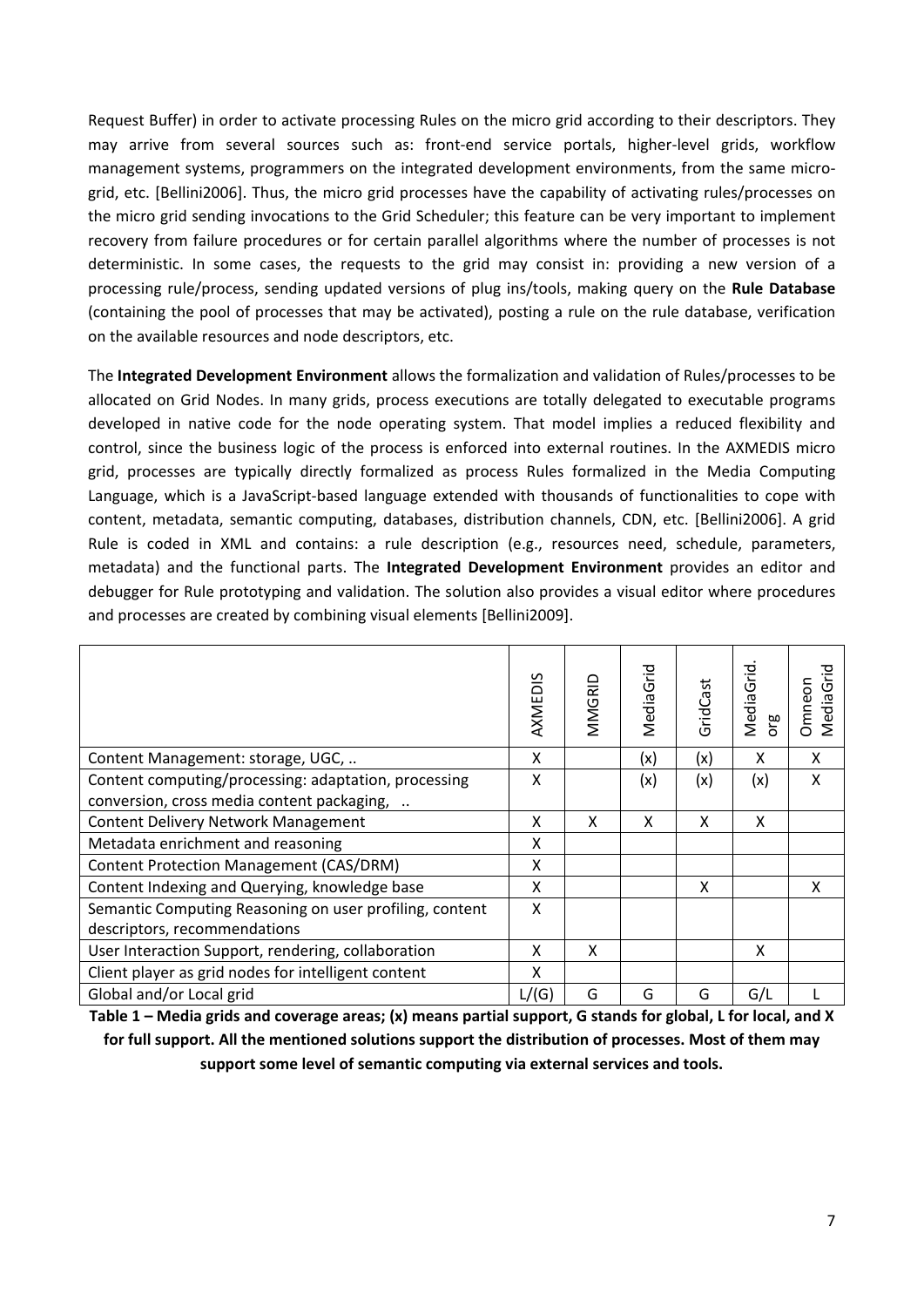Table 1 reports a comparison of the above mentioned media grids and the proposed AXMEDIS solution in terms of main functionalities. The main advantages of AXMEDIS consist in the usage of a flexible architecture based on a Media Grid Language for the formalization of Rules/processes into the micro grid nodes for coding the logic. The solution allows to create dynamically media grid processes to get access to functionalities coming from different areas: content and metadata ingestion, indexing, management, mapping, processing; semantic computing: taking decision engines, inferential engine, descriptor processing, and solutions for computing similarities and recommendations; communication capabilities; database management, query activation; content delivering, managing CDN; workflow integration; extraction of descriptors from media; multilingual translations.

At level of Grid Nodes these functionalities have to be accessible as native API of the Media Grid Language and/or as plugins. The possibility of using interpreted Rules allows to integrate media computing functionalities and to deliver dynamically processes for the grid nodes without re‐compiling the process code, while maintaining the full control and monitoring of the logic at a higher level, even controlling integrated plug ins. The activation of external executable tools and batches are an additional possibility as compatibility with other grid approaches. Batch solutions are quite widespread, while they have some limitations due to the limited control on the code activated by batch. In these cases, the called executables have to be recompiled to inject a deeper control in the process which is put under execution into the node, see for example: Condor or Globus grid. This last solution is very expensive since each new functionality has to be accessible at code level and has to be recompiled with some grid library. It is not always an easy going process, and therefore very expensive to enforce new functionalities. On the contrary, AXMEDIS Grid Nodes may execute new and non‐planned procedures without stopping the service. It supports changes at run time, such as: changing business logic, adding/removing computational resources, storages, etc.; changing the process code from one execution time to the next in periodic processes; changing binary library and tools.

#### **Media Grid Computing Language**

The AXMEDIS micro grid solution provides an open infrastructure compliant with the architecture reported in Figure 2. In AXMEDIS, additional features and/or installations can be easily deployed at run time via plug‐ ins and tools and made accessible at level of Media Grid Computing Language. Language functionalities can be grouped into a set of categories, which are reported in the following to highlight what is needed into a media grid:

- **enhanced media types/objects** such as: connection (FTP, ODBC, FTP, mail, etc..), cross media (MPEG‐ 21, zip, NewsML, ePub, MXF, mpeg-4,..), CDN (broadcast, P2P, IP, ..), format (HTML, SMIL,..), profiles and descriptors (CCPP, MPEG‐21 DIA), license (OMA, MPEG‐21 REL,..), metadata (DC, TvAnyTime, XML, ..), etc.
- **content and metadata management.** It implies the access and retrieval from any kind of databases and storage area networks, as well as the access and processing of XML files and schemas. Moreover, metadata access implies also reaching them via communication channels and harvesting via archive protocols such as OAI PMH, Z39.50.
- **content processing** for text, audio, video, image, multimedia, etc., via specific procedures and tools, such as adaptation and transcoding (e.g., from WMV to MPEG, resize, rescale, resample, ..); file processing and interpretation (XML, HTML, RDF, RDFS, etc.); formatting/layouting of presentation layer models (e.g., HTML/CSS, SMIL, MPEG‐4); cross media format conversions (among them: MXF, MPEG‐ 21, NewsML, SMIL, HTML/CSS, ePub, XML,..); fingerprinting and watermarking estimation and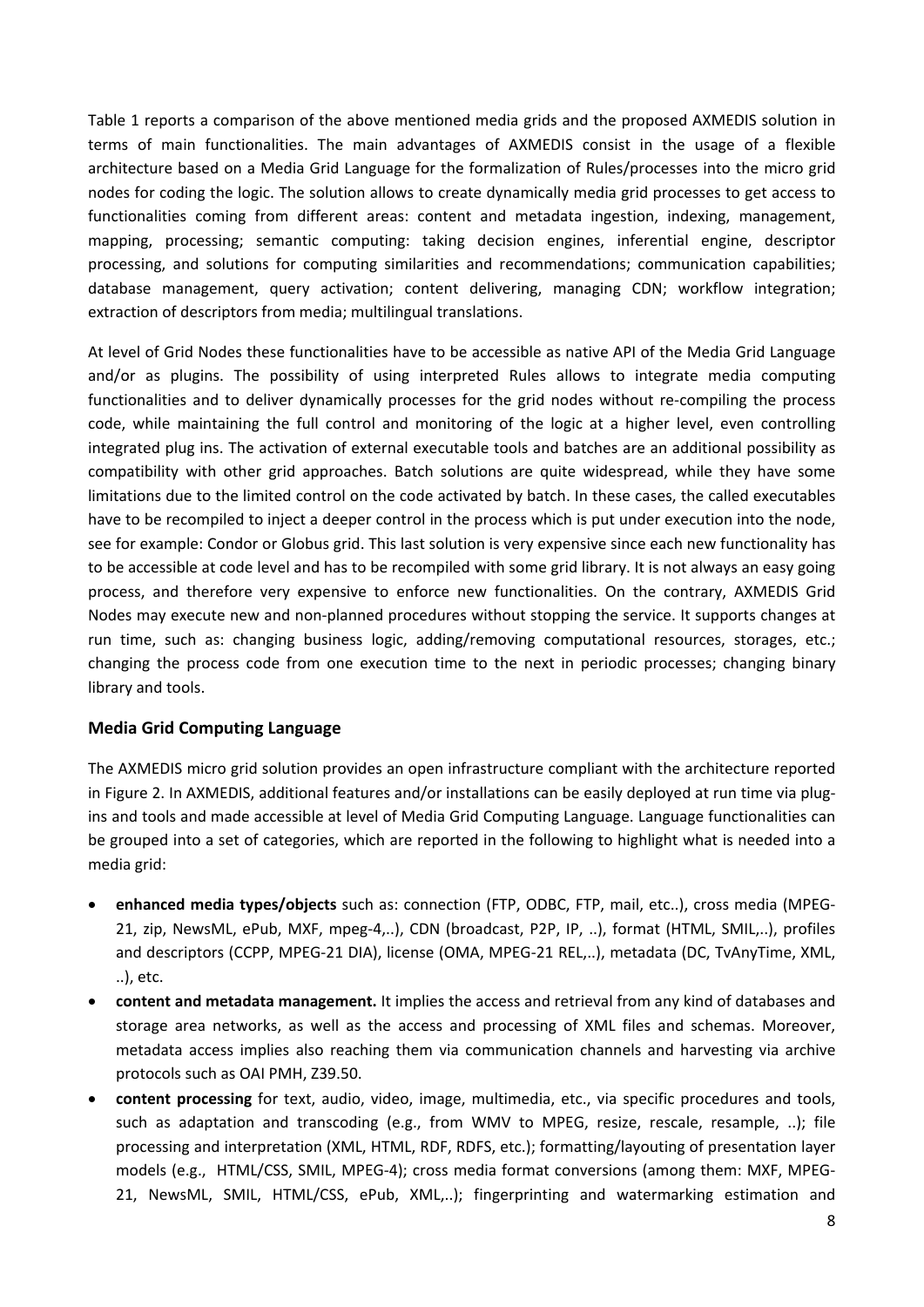recognition/extraction. Among the content processing capabilities: the possibilities of processing XML via DOM and XSLT, the application of regular expressions, the modeling of complex data structures via associative arrays, etc. More complex algorithms may be realized as native code and called via plug-ins.

- **semantic computing** is grounded on the production and exploitation of semantic information. Semantic descriptors may be directly accessible as collected information: user profiles and preferences, network capabilities, device capabilities, context descriptor, use data, advertising, resources, .. The access to knowledge may be obtained by exploiting tradition as well as RDF stores. Semantic extraction implies the application of algorithms to produce descriptors ‐‐ e.g., video and image analysis, audio analysis, doc analysis, for multilingual text processing for indexing (taking into account semantics, ontologies, dictionaries and metadata) and obtaining integrated indexes where one may perform general and semantic queries in any language and form. Semantic processing is used to perform reasoning on knowledge to: take decisions on content layout formatting, provide recommendations, perform media file transcoding (i.e., via standards such as MPEG‐DIA, CCPP), offer/propose advertising or suggestions, provide support to intelligent fuzzy search, reasoning on DRM licenses, etc. On the grounds of semantic computing, a number of low‐level algorithms and tools are needed. For example, to estimate similarity distances among heterogeneous symbolic descriptors, so as to use them in direct matching and in clustering (e.g., K‐Means, K‐Medoids, hierarchical clustering); and to take decisions such as logic and inferential engines based on rules, Horn clauses, and First Order Logic, FOL. More powerful, inferential engines are exploited via RDF stores, for example by using SESAME and OWLIM, or via direct access of Jena via scripting.
- **communication** via several different channels (FTP/SFTP, HTTP/HTTPS, WSDL, ODBC, WebDav, etc.) and for content and information movement and distribution on file systems, databases and SAN/NAS. The communication may lead to perform the integration with portals, by migrating content, users and user profiles, automated publication for dissemination and promotion; and also by accessing the content of those portals for repurposing and/or serving the users propagating queries in those large networks.
- **content protection:** functionalities to protect content and license users, which are needed to enable e‐ commerce and IPR management. Content protection may be implemented by content packaging and encryption (e.g., according to some standards such as MPEG-21, DVB, OMA). In order to set up effective e-commerce solutions based on DRM and/or CAS (Conditional Access Systems), many other aspects have to be managed. For example, the user registration with certification production, the unique ID assignment, the verification and validation of devices and players, the digital signature of content, etc. Once the protected content is produced on the micro grid, the content can be delivered to final users, who can be authorized by means of a licensing mechanism. In some cases, the licensing may involve massive production of codes and licenses for each content and user. Micro grid may also be used to manage the customer relationships in the e-commerce applications and portals for billing, advertising, reporting, profiling services, etc. Among these services, the user profiling for supporting the on-demand business with personalized advertising is computationally intensive.
- **managing protected content.** Grid Nodes may be used to manage protected content, for example when it comes from content providers and it has to be repurposed and/or redistributed (for example in MPEG‐21). In this case, the node has to be authorized/licensed and the technical platform certified to guarantee that the rights are correctly enforced according to their semantics. For example, a video adaptation can be performed, only if the grid itself is authorized via a corresponding license, the same for other rights such as those for extraction, packaging, synchronization, etc.
- **content distribution**. Media and content distribution is realized by preparing the selected content and data from the back office to the distribution servers and channels. At present, the distribution is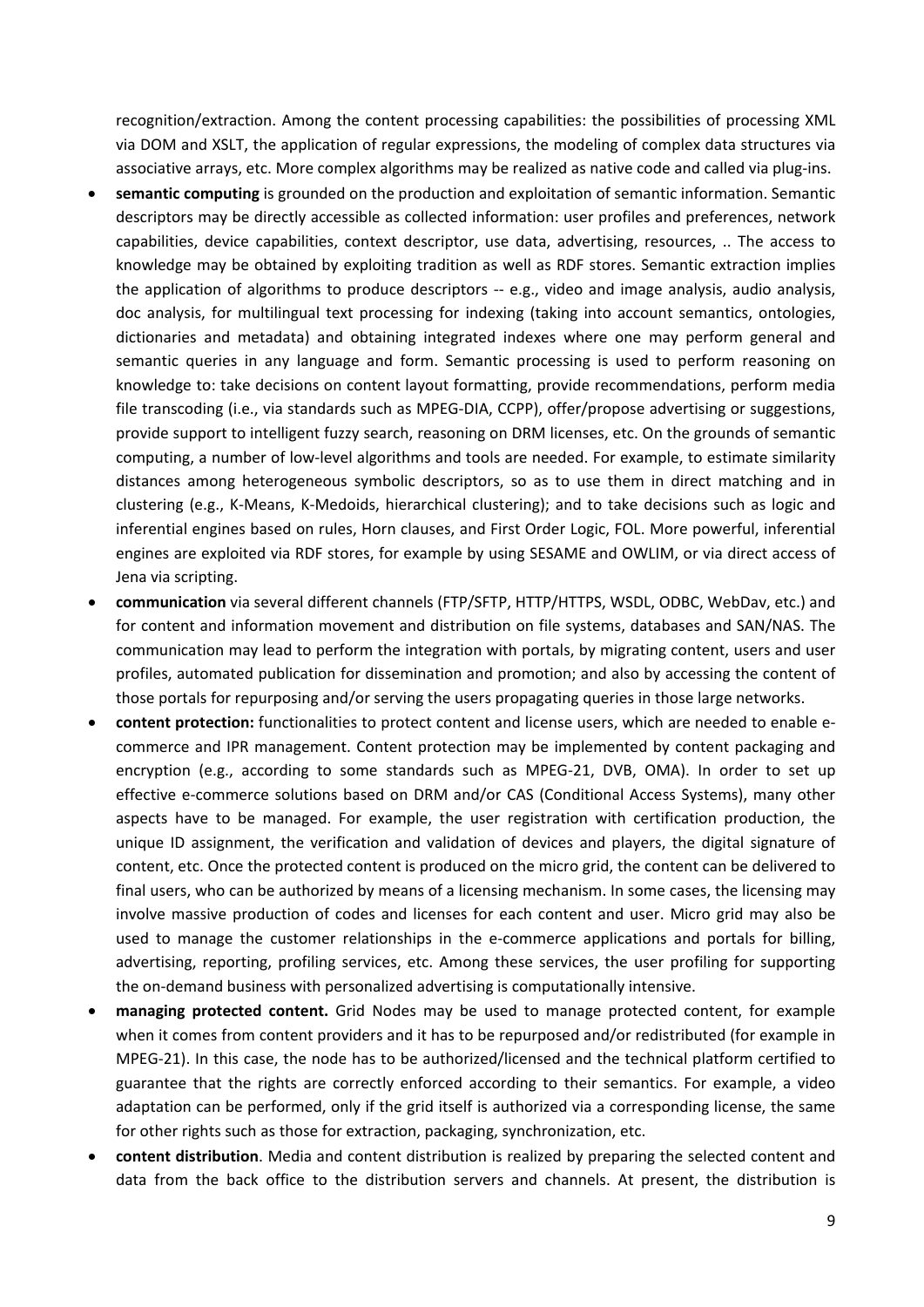typically multichannel and thus a media factory may have to provide content towards a plethora of front-ends: playout streamers, web servers, mobile servers, P2P networks, social networks, satellite carousel, DVB Mux, SMS/MMS services, etc. For each of them, specific formats and information packages have to be produced and updated. The media grid is needed in the management of the distribution channel controlling and programming distribution servers to optimize: P2P networks, CDN, playout streamers, customer relationship management systems, etc., and for managing Quality of services, QoS.

|                                                                    | Digichannel | Mobile<br>Medicine | <b>AX4HOME</b> | <b>ARIAZIONI</b> | Museu<br>MUSA |
|--------------------------------------------------------------------|-------------|--------------------|----------------|------------------|---------------|
| Content Management: storage, UGC                                   | x           | X                  |                |                  | х             |
| Content processing: adaptation, cross media content packaging,     | X           | x                  | X              | X                | X             |
| Intelligent Content: MPEG-21, XML                                  | X           | X                  | x              |                  | X             |
| Content Delivery Network Management: P2P, streaming, http,         | x           | x                  | x              | x                |               |
| Metadata enrichment and reasoning: EPG, TvAnyTime, DC,             |             | X                  | x              |                  | x             |
| <b>Content Protection Management: MPEG-21 DRM</b>                  | X           |                    | x              | x                | X             |
| Content Indexing and Querying: knowledge base, lucene/solr,        |             | x                  |                |                  |               |
| Semantic Computing Reasoning: user profiling, content              |             | X                  | X              |                  |               |
| descriptors, recommendations, use data,                            |             |                    |                |                  |               |
| User Interaction Support: collaboration, groups, social networking |             | X                  |                |                  |               |
| Client player as grid nodes, intelligent content: PC, Mobile       | x           | X                  | x              | χ                | χ             |

**Table 2 – Micro grid usage scenarios coverage areas.**

## **Micro Grid Usage Scenarios**

In this section, details regarding some scenarios implemented by using AXMEDIS micro grid solution for media are reported. Among the trials: back office management for IPTV; multichannel management for mobiles with OMA and MPEG‐21 DRM; automated production and posting of content for satellite carousel; automated production and distribution of content towards local area kiosks distributed on several locations. Some examples of micro grid usage as back office and/or CDN engines are reported in Figure 3 and described hereafter with some details. The AXMEDIS micro grid solution is called AXCP (AXMEDIS Content Processing) [Bellini2006], it is distributed free of charge, and has been used in several applications and trials as listed on: http://www.axmedis.org. Table 2 highlights the exploitation of the identified features mentioned in Table 1 in the cases presented in the following. This table allows to stress the advantages of the proposed solution. All the mentioned activities are implemented as distributed sporadic tasks, while other processes are run periodically such as translation, service monitoring, cache cleaning, clustering, etc.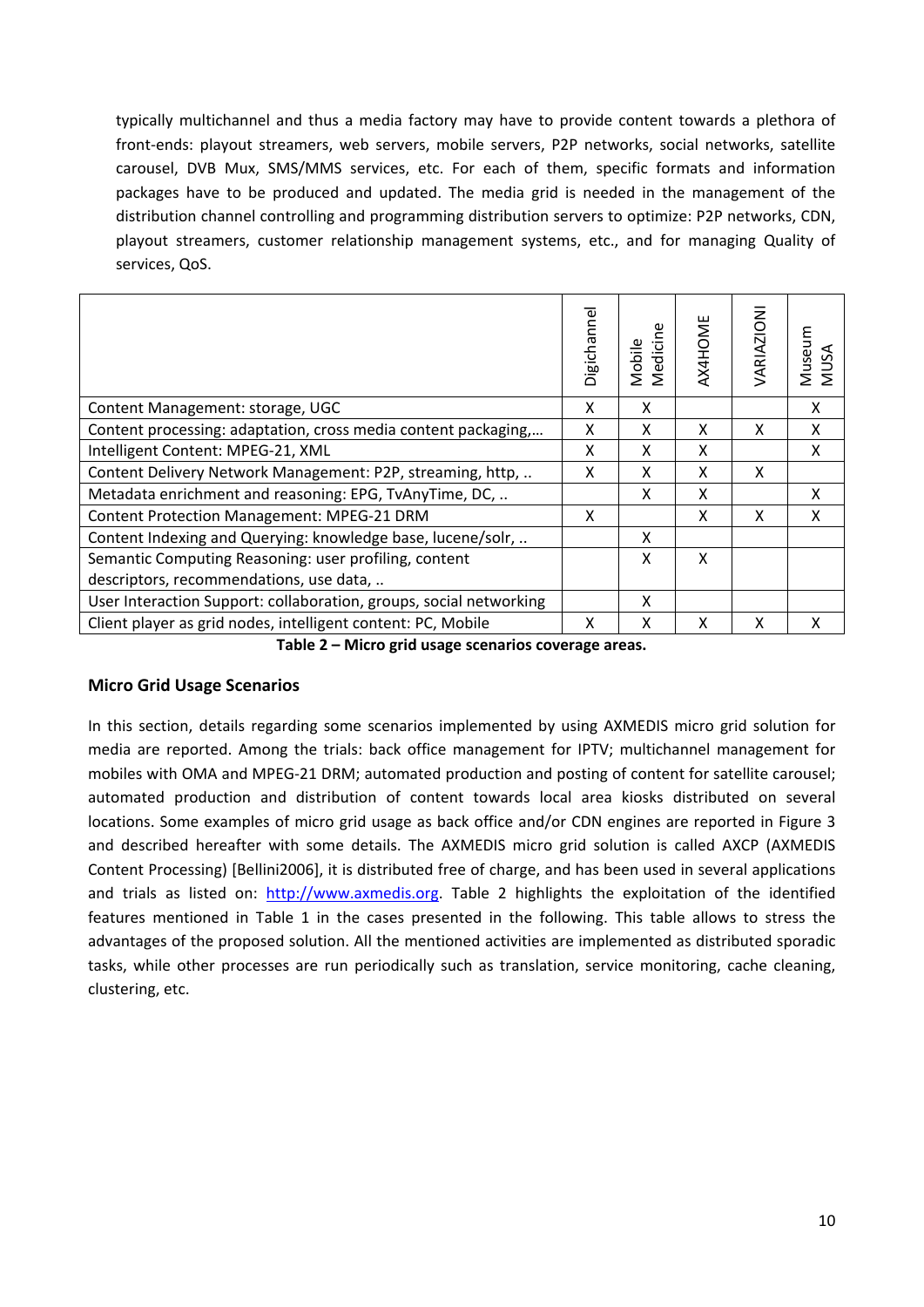

**Figure 3 – Examples of micro grid usage patterns.**

**Digichannel audio visual content portal** (http://digichannel.net/) distributes audio, video, photo, books and much more in high quality level by distributing original sources. Large size content (and collections) are packed into MPEG‐21 intelligent objects which are protected by AXMEDIS DRM and delivered via Bittorrent based P2P networks such as Pirate‐bay, Mininova, etc. The MPEG‐21 content package may contain multiple and different items such as a CD ISO image plus cover and other info; or the DVD ISO image plus a booklet and images. In this case, the AXCP micro grid supports both the content production and distribution. On the context of production, the grid is used to automatically ingest, pack, protect and publish the content, according to the user and content descriptors. Once published on the Digichannel distribution portal, the same file is published on one or more P2P networks to guaranteeing a fast and spread seeding. The effective distribution and diffusion of the package on bittorrent based P2P networks can be periodically monitored by using AXMEDIS AXEPTool P2P control nodes. The control nodes can be activated on specific torrent files to measure the seeding capabilities and thus the distribution level on the P2P. Once the user has downloaded the content, the user can play the package by using a specific *cross media player* (called Digichannel P2P/player tool) which brings the user to e-commerce portal to buy a license according to DRM and its profile. The latter is used by the grid to produce the license. The DRM tool includes support for the verification and validation of client tools, detecting any changes in the client device/descriptor (player+HW), and using blacklists in the case of infringement detection. The acquisition of the license allows the user to unprotect and unpack the downloaded object obtaining the content in the original media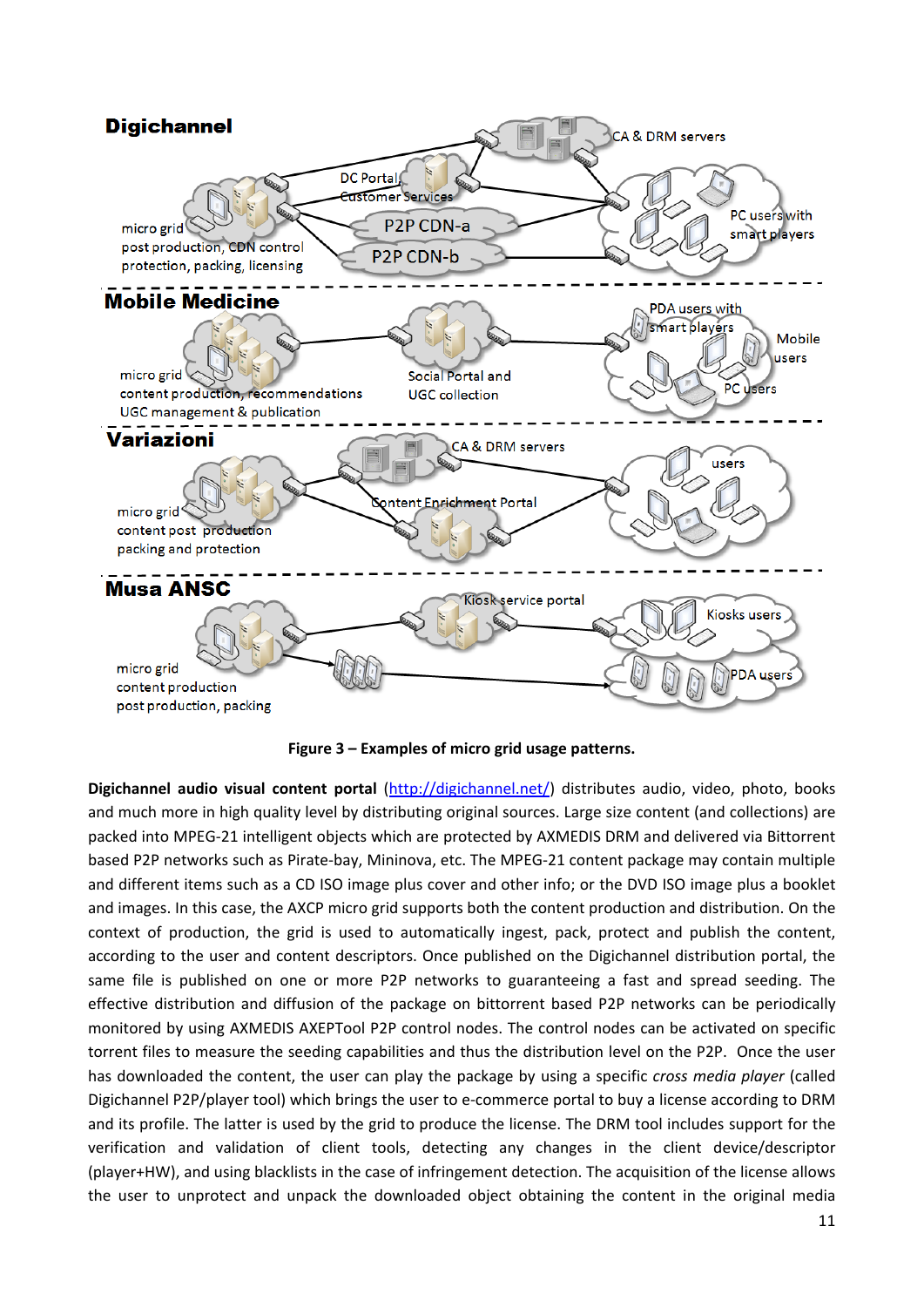format. The described business model has been agreed with the content providers distributed by Digichannel. In this case, a reduced version of the AXCP Grid Node (including the Media Grid Processing Rule Engine with a collection of its main functionalities) has been also enforced into a specific *cross media player* to execute the MPEG‐21/AXMEDIS content. The *cross media player* presents an extended version of MPEG‐21 DIP and DIM capabilities, thus allowing a certain degree of intelligence into the cross media content player; it also includes DRM/CAS supports. Therefore, in this case the semantic computing is enforced into the content production and distribution, but also in the P2P CDN control and user licensing.

Another application of the above mentioned *cross media player* including intelligence capabilities and grid connection has been realized enforcing client side collaboration of both P2P CDN with broadcasting servers (DVB‐T plus program guide). This application is a BBC show case called AX4HOME [AX4HOME]. In the **AX4HOME** case, the cross media player tool is activated by clicking on TVAnyTime EPG (Electronic Program Guide) to get information for programming the recording of a free on air transmission in DVB‐T, and to activate/program the downloads of additional content from the P2P. The downloaded and recorded contents are used by the cross media player to create an intelligent content in MPEG‐21/AXMEDIS format with interactive and proactive parts, which may include advertising. The produced content provides nice shape and presentation interface (similarly to a DVD), for example, it provides links to other related episodes and content, games, biographies, back stages. Moreover, the produced interactive content can be generated in such a way as to be only used into the domain/home of the user who created it [AX4HOME].

**Mobile Medicine social network** (http://mobmed.axmedis.org ) uses a range of multimedia players in the browser to cope with different file formats: audio, video, images, documents, complex intelligent content, cross media, collections of videos, sequences of images, animations, medical tools for dosages and procedures, educational content, for PC, iPhone/iPad and PDA [Bellini2009b]. In this case, the micro grid has allowed to automate a range of semantic computing activities such as: (i) ingestion and management of UGC, with the related automated repurposing/adaptation for PC, Windows Mobile, iPhone, iPad; (ii) estimation of content and user recommendations, both based on estimating similarities among descriptors including static and dynamic descriptors continuously updated with the new data about user and content; (iii) automated multilingual translation of textual descriptors and metadata, corresponding indexing for fuzzy and semantic queries; (iv) managing metadata enrichment/update and content versioning that may include reformat and re‐adaptation. On the grid, the activities of estimating recommendations, performing translations and metadata enrichment/update, the verification of consistency on the whole database and front-end portal, are periodically activated with different time periods. Other activities are asynchronously activated on demand, such as those related to the management of user generated content (ingestion and adaptation for mobile devices), content publication on other portals, creation of play lists, etc. These activities performed on demand are typically more requested during specific hours of the day and in some days of the week, as it can be observed from Figure 4. This allows to optimize the exploitation of resources in the micro grid, and it suggests to perform the most intensive periodic activities during other hours, for example those carried out on Node 4, namely clustering, a part of content adaptation, etc.

The Mobile Medicine solution integrates a Content Organizer for mobiles, called AxObjectFinder, for Windows Mobile PDA and iPhone/iPad (see Mobile Medicine application on Apple Store). It is an assistant for medical personnel and it is strictly connected to the media grid to get descriptors and content. The content with its semantic associated information is transmitted from server to client in terms of enriched MPEG‐21 packages and/or XML files in the case of iPhone/iPad. The PDA Content Organizer includes a reduced version of the Grid Node engine for interpreting the same Media Computing Language and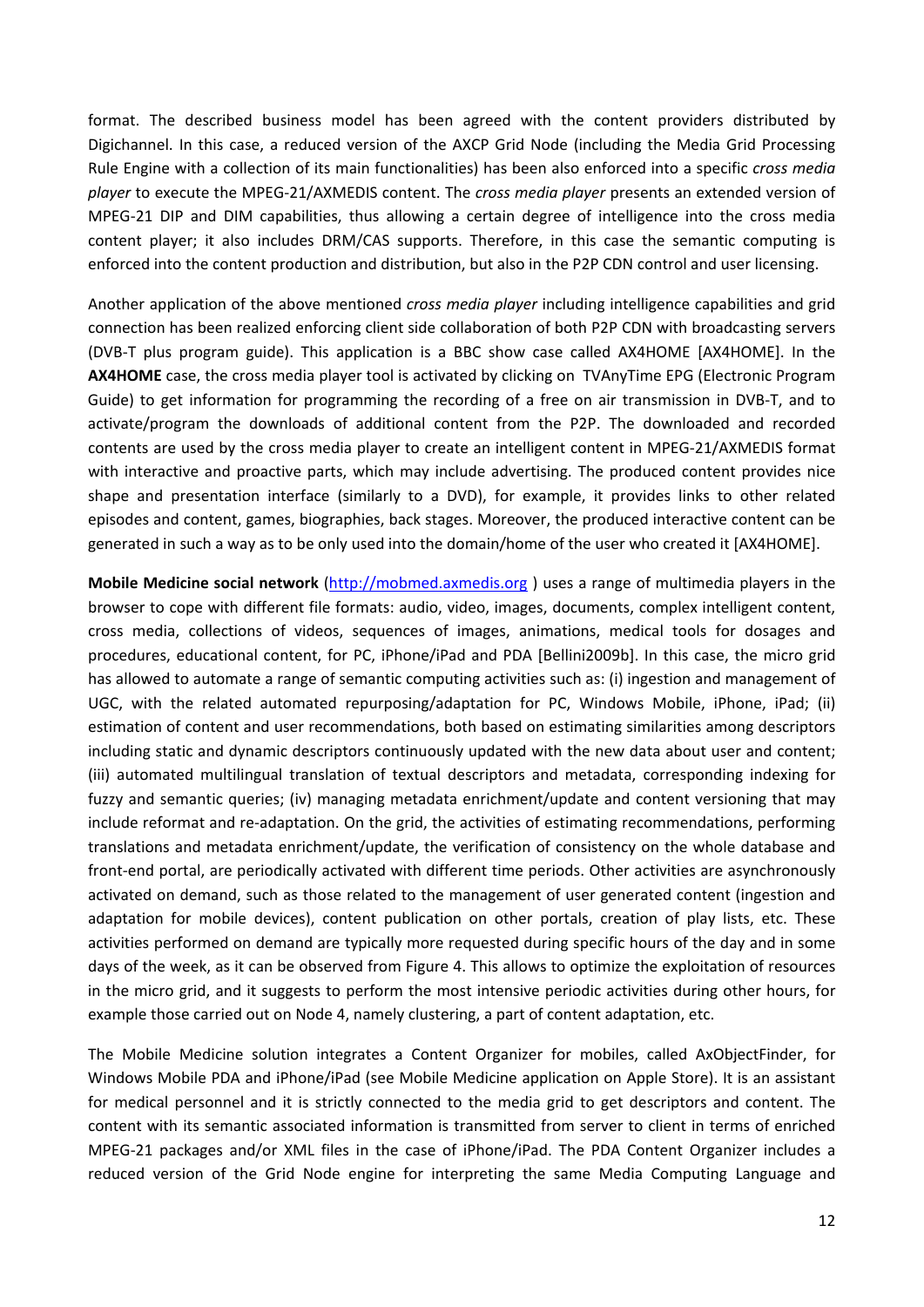provides personal recommendations to users by using local semantic computing based on locally collected user behavior data and content descriptors.



**Figure 4 – Workload graph for the Mobile Medicine back office. Execution of periodic and aperiodic tasks** are evident. The values are combined in terms of CPU units in the cloud in terms of normalized Mhz. **Nodes are referring those dynamically allocated in the micro grid. The graph reports the cumulated** values of the workload of the grid nodes used for the Mobile medicine application (nodes 1, 2, and 3 **started later with respect to the main application server/Scheduler).** 

**Variazioni Content Enrichment Portal** (http://cep.variazioniproject.org) performs enrichment on music educational content. Among the distributed content items, some of them need to be adapted and protected according to some specific licensing conditions. For such reasons, a DRM solution has been tuned according to the IPR policies of the content providers. In this case, a media micro grid has been used as an external remote service for the Variazioni service portal. The Variazioni portal invokes the AXCP micro grid every time certain content has to be updated and re-published. The micro grid performs automatically some semantic computing activities: it gets the new content via SFTP, adapt the content according to some descriptor, packages and protect the content according to AXMEDIS MPEG‐21. Then, a set of licenses are issued according to the profiles of registered users. In this case, the micro grid is also used to produce client certificates (at the first registration) and licenses on demand whenever users access to the protected content according to a pay per play model. According to several business models, that may be activated, the licenses may provide different kinds of rights to: play, enrich, and print the content. The protected content (audio, video and documents) may be delivered via progressive download (if audio visual) or via P2P bittorrent, or downloaded.

**Musical Instruments Museum** of the Accademia Nazionale di Santa Cecilia (MUSA) adopted the micro grid solution to automate the production/update of both Windows Mobile PDA and kiosks with interactive cross media content. This interactive content depicts one of the foremost collections of instruments in Italy (http://museo.santacecilia.it/museo/cms.view?munu\_str=0\_3\_1\_1&numDoc=148&l=EN). The AXCP micro grid automatically gets access to the MUSA archive and composes the audiovisual guides according to the current arrangement of the gallery and purposes, and thus by using the device descriptors. Once the content is produced, it is automatically posted on the related computers for distribution and usage. The advantage consists in the velocity of services can be updated with, thus offering new content for the users.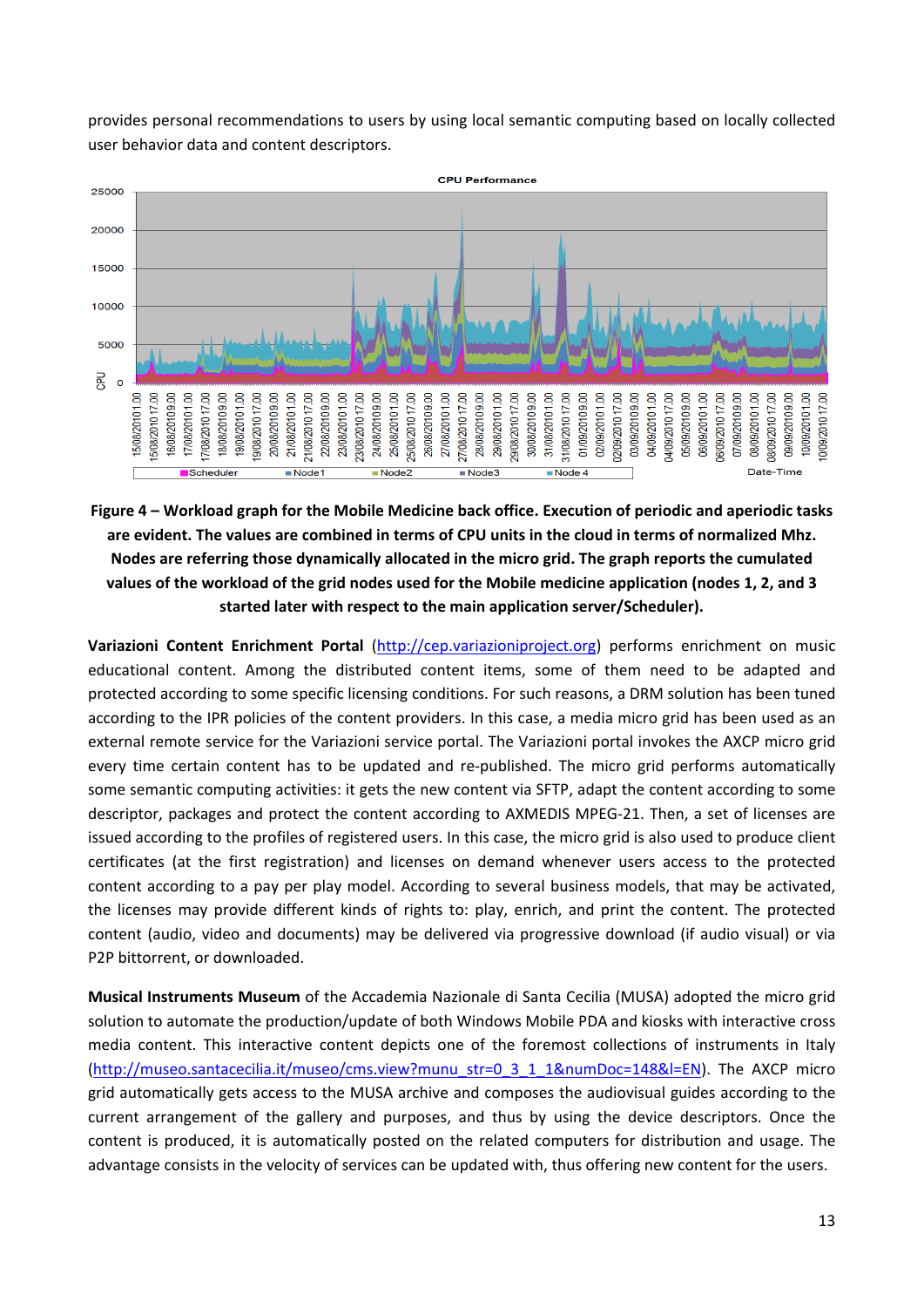#### **Further Research and Conclusions**

The media languages and micro grid technologies are suitable tools in the evolution of small and medium size services that are rapidly moving towards media and semantic computing. The usage of distributed systems and their pervasion are blurring the differences from what can be provided by servers and what can be privately computed on clients. In the above‐described scenarios, the media and semantic computing enforced in the AXMEDIS flexible micro grid via its media language for formalizing the processes allowed to automatically produce, post‐produce, license, and deliver content by exploiting a large range of features, while at the same time managing all the symbolic information needed to cope with users profiling, such as recommendations and suggestions. Therefore, the proposed solution allows any setting up of flexible and scalable solutions to cope with a range of different applications and back office scenarios as reported in the article. Moreover, most of the proposed solutions enabled business models and they are today accessible for small and medium enterprises at low cost.

In some cases, the computing primitives included semantic computing and have been also enforced into intelligent tools and players (see the cases of player for unpacking content, and the content organizer and player). This means to bring into the hands of the final users more features and capabilities, such as local semantic search, recommendations, and therefore, a real personal assistant. In most cases, those clients are not only passive tools since they play a role in the general media grid architecture. The described scenarios stand for many other cases which may be realized by using micro grid models and tools.

#### **Acknowledgements**

Our experience has been gained in several years of work in the sector and in a large integrated research and development project, AXMEDIS, by the European Commission with more than 40 partners, which has created a framework currently distributed free of charge. The authors would like to express their thanks to all the AXMEDIS partners and affiliated members for their contribution and collaboration (namely: BBC, TISCALI, EUTELSAT, TIM, TEO, ELION, GIUNTI, HP, SIAE, SDAE, University of Leeds, FHG, University of Reading, UPC, EPFL, etc.), and to the European Commission. A warm thank‐you to all the AXMEDIS people who have worked and sorry if they have not been mentioned by name. A specific acknowledgment to institutions and people behind the mentioned running services: Digichannel, ANSC MUSA, Mobile Medicine and Variazioni for their collaboration and stimulus.

#### **Bibliography**

[AX4HOME] AX4HOME DVB‐T Recorder and Broadcast Enhancer,

http://www.axmedis.org/documenti/view\_documenti.php?doc\_id=4005, http://www.axmedis.org/com/index.php?option=com\_content&task=view&id=113&Itemid=80

[AXMEDIS] http://www.axmedis.org , AXMEDIS portal web site.

[Basu2003] S. Basu et al., ''mmGrid: Distributed Resource Management Infrastructure for Multimedia Applications,'' Proc. 17th Int'l Parallel and Distributed Processing Symp., IEEE CS Press, 2003, p.88.

[Bellini2006] P. Bellini, I. Bruno, P. Nesi, ``A GRID based Framework and tools for automating production of cross media content'', Proc. of the 11th IEEE International Conference on Engineering of Complex Computer Systems (IEEE ICECCS2006), California, USA, 14‐18 August 2006.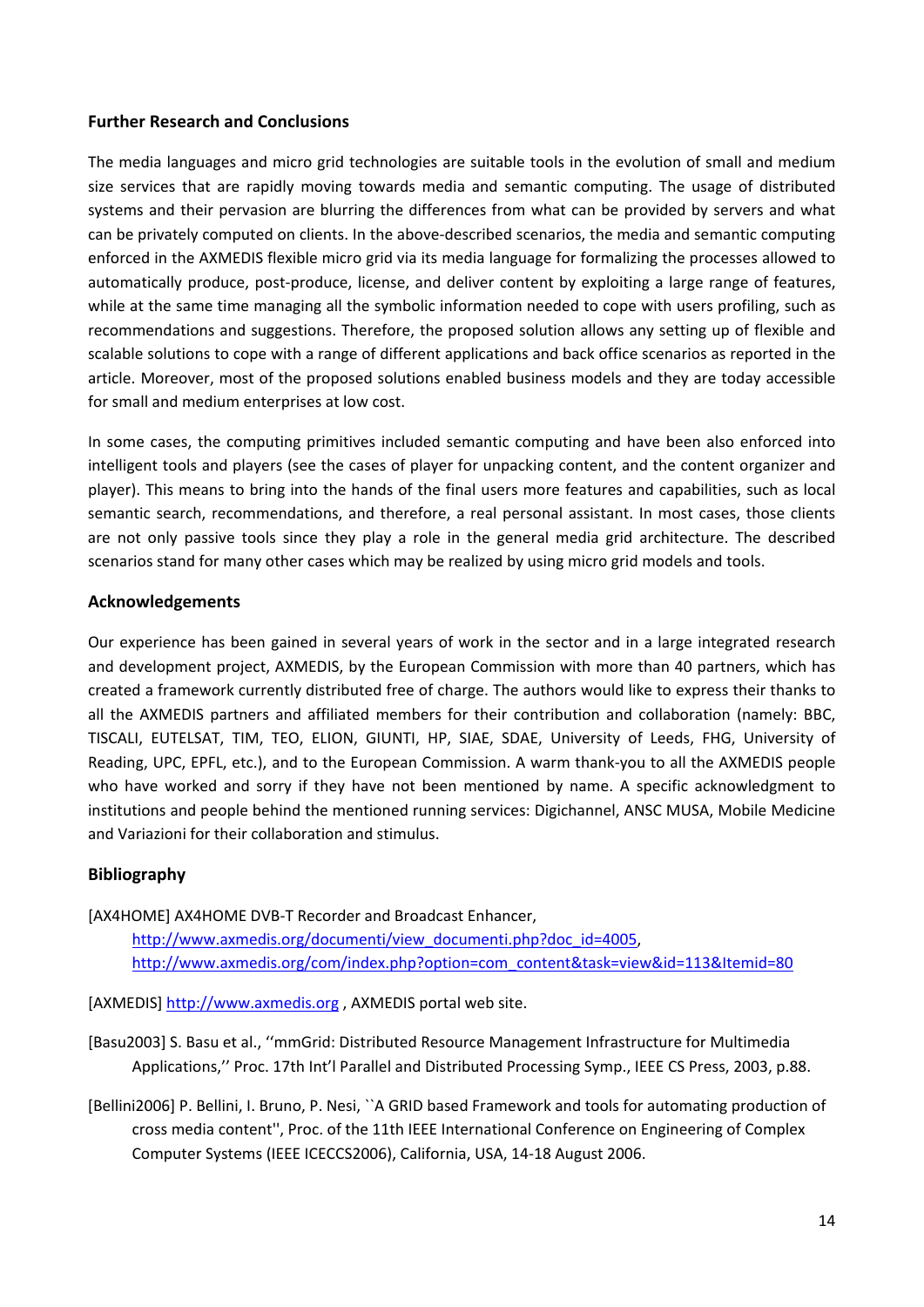- [Bellini2007] P. Bellini, I. Bruno, D. Cenni, P. Nesi, D. Rogai, "P2P Architecture for Automated B2B Cross Media Content Distribution", Automated Production of Cross Media Content for Multi‐Channel Distribution, 2007. AXMEDIS'07. Third International Conference on, AXMEDIS 2007, IEEE press, 28‐30 Nov. 2007, pp.105‐112.
- [Bellini2009] P. Bellini, I. Bruno, P. Nesi, "Visual Programming of Content Processing Grid", The 15th International Conference on Distributed Multimedia Systems, DMS2009, Redwood City, San Francisco Bay, USA, 10‐12 September, 2009.
- [Bellini2009b] P. Bellini, I. Bruno, D. Cenni, P. Nesi, M. Paolucci, "Personal Content Management on PDA for Health Care Applications", 2009 IEEE International Workshop on Semantic Computing and Multimedia Systems (IEEE‐SCMS 2009), Berkeley, CA, USA ‐ September 14‐16, 2009.
- [Foster2002] I. Foster, C. Kesselman, J. M. Nick, S. Tuecke, "Grid Services for Distributed System Integration", IEEE Computer, June 2002.
- [Harmer2005] T.J. Harmer, J. McCabe, P. Donachy, R.H. Perrott, C. Chambers, S. Craig, R. Lewis, B. Mallon, L. Sluman, ''Gridcast: A Grid and Web Service Broadcast Infrastructure,'' Proc. IEEE Int'l Conf. Services Computing, vol. 1, pp.35‐42, IEEE CS Press, 2005.
- [Huang2007] Y. Huang, Y.‐F. Chen, R. Jana, H. Jiang, M. Rabinovich, A. Reibman, B. Wei, and Z. Xiao, "Capacity Analysis of MediaGrid: A P2P IPTV Platform for Fiber to the Node (FTTN) Networks", IEEE JOURNAL ON SELECTED AREAS IN COMMUNICATIONS, vol.25, n.1, Jan 2007.
- [InsightReport] The Insight Research Corporation Report "Content Management for Wireless Networks, 2008-2013", August 2008, New Jersey, USA, http://www.insight-corp.com/reports/content08.asp
- [Ishaq2009] A. Moiz Ishaq, S. Iftikhar, H. Farooq Ahmed, "Semantic Grid Service Registry", 2nd International Conference on Computer, Control and Communication, pp.1‐6, 17‐18 Feb. 2009.
- [Leff2003] A. Leff, J.T. Rayfield, and D.M. Dias, ''Service‐Level Agreement and Commercial Grids,'' IEEE
- [Rosenblatt2003] B. Rosenblatt, B. Trippe, S. Mooney, "Digital Rights Management ‐ Business and Technology", M&T Books, 2003.
- [Roure2005] D. De Roure, N.R. Jennings, N.R. Shadbolt, "The Semantic Grid: Past, Present, and Future", PROCEEDINGS OF THE IEEE, vol.93, n.3, pp.669‐681, March 2005.
- [Volckaert2008] B. Volckaert, T. Wauters, M. De Leenheer, P. Thysebaert, F. De Turck, B. Dhoedt, P. Demeester, "Gridification of collaborative audiovisual organizations through the MediaGrid framework", Future Generation Computer Systems, vol. 24, pp.371–389, Elsevier, 2008.
- [Walsh2005] A. E. Walsh, ''The Media Grid: A Public Utility for Digital Media,'' Dr. Dobb's J., Distributed Computing, pp.16‐23. http://mediagrid.org/ , Nov. 2005.